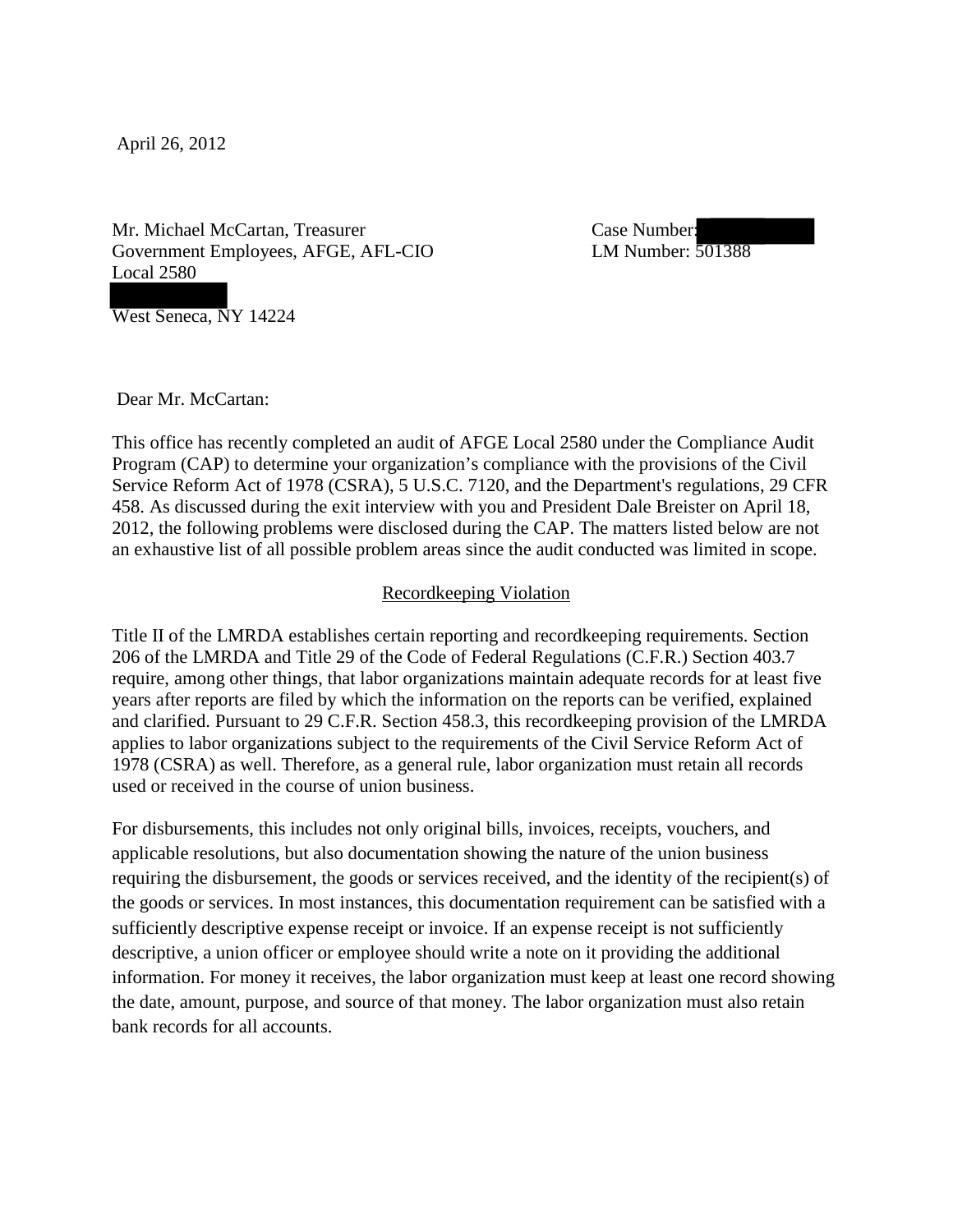The audit of Local 2580's 2010 records revealed the following recordkeeping violation:

General Reimbursed Expenses

Local 2580 did not retain adequate documentation for reimbursed expenses incurred by union officers and employees totaling at least \$368. For example, expenses were reimbursed to an individual for a holiday party totaling \$271.45; however, no receipts or other backup documentation was maintained by the union to describe the expenses.

As previously noted above, labor organizations must retain original receipts, bills, and vouchers for all disbursements. The president and treasurer (or corresponding principal officers) of your union, who are required to sign your union's LM report, are responsible for properly maintaining union records.

Based on your assurance that Local 2580 will retain adequate documentation in the future, OLMS will take no further enforcement action at this time regarding the above violations.

## Reporting Violations

Pursuant to 29 C.F.R., Section 458.3, the reporting requirement under 29 C.F.R. Section 403.2 (see Section 201(b) of the Labor-Management Reporting and Disclosure Act (LMRDA)) is made applicable to labor organizations subject to the requirements of the CSRA. This provision requires labor organizations to file annual financial reports that accurately disclose their financial condition and operations. The audit disclosed a violation of this requirement. The Labor Organization Annual Report (Form LM-3) filed by Local 2580 for fiscal year ending January 31, 2011, was deficient in the following areas:

1. Disbursements to Officers and Employees

Local 2580 did not include some reimbursements to officers and employees totaling at least \$572 in the amounts reported Item 24 (All Officers and Disbursements to Officers) as well as Items 45 and 46 (Disbursements to Officers and Employees).

The union must report most direct disbursements to Local 2580 officers and some indirect disbursements made on behalf of its officers in Item 24. A "direct disbursement" to an officer is a payment made to an officer in the form of cash, property, goods, services, or other things of value. See the instructions for Item 24 for a discussion of certain direct disbursements to officers that do not have to be reported in Item 24. An "indirect disbursement" to an officer is a payment to another party (including a credit card company) for cash, property, goods, services, or other things of value received by or on behalf of an officer. However, indirect disbursements for temporary lodging (such as a union check issued to a hotel) or for transportation by a public carrier (such as an airline) for an officer traveling on union business should be reported in Item 48 (Office and Administrative Expense).